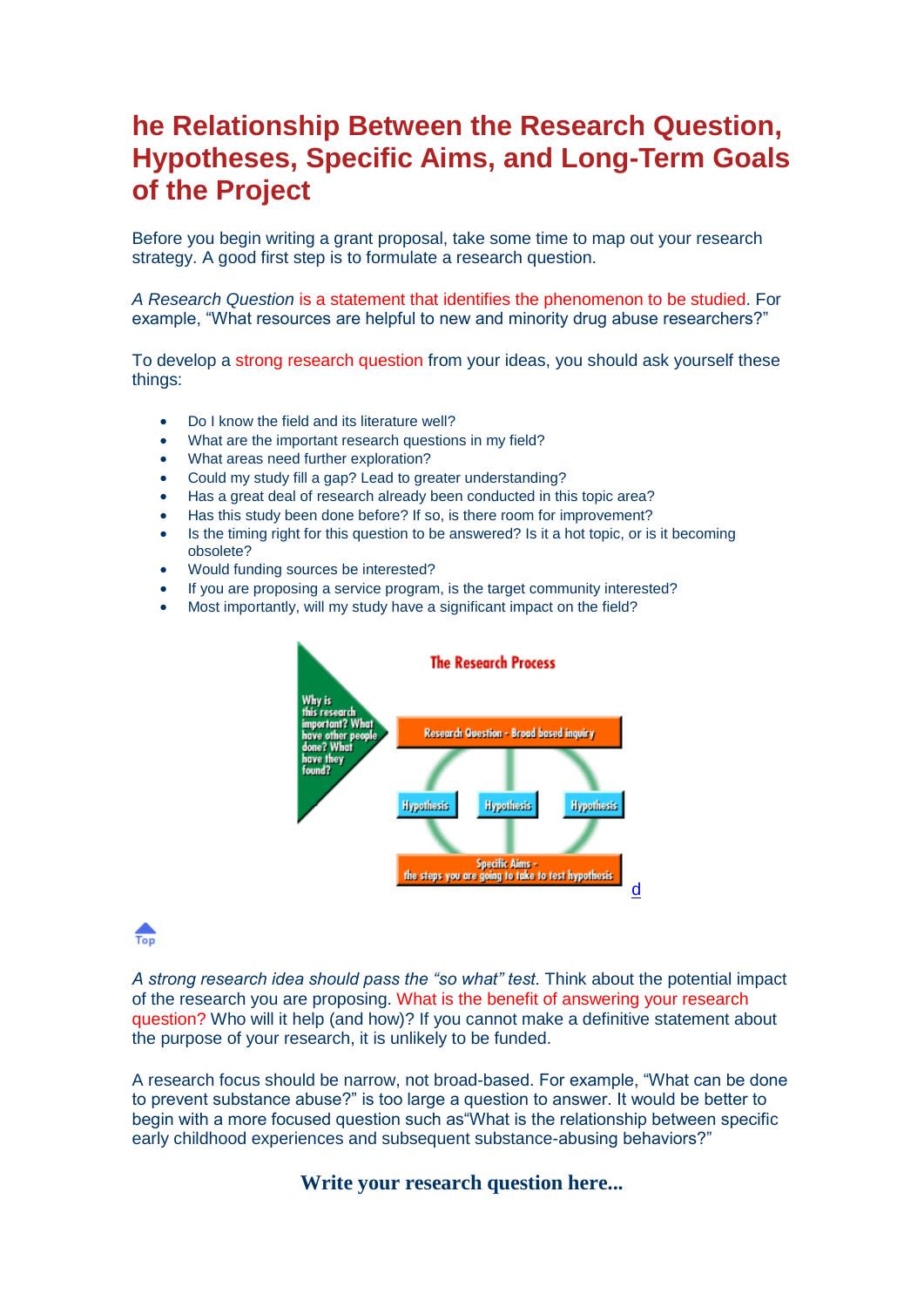

A well-thought-out and focused research question leads directly into your hypotheses. What predictions would you make about the phenomenon you are examining? This will be the foundation of your application.

*Hypotheses* are more specific predictions about the nature and direction of the relationship between two variables. For example, "Those researchers who utilize an online grant writing tutorial will have higher priority scores on their next grant application than those who do not."

Strong hypotheses:

- Give insight into a research question;
- Are testable and measurable by the proposed experiments;
- Spring logically from the experience of the staff;

Normally, no more than three primary hypotheses should be proposed for a research study. A proposal that is hypothesis-driven is more likely to be funded than a "fishing expedition" or a primarily descriptive study.

Make sure you:

- Provide a rationale for your hypotheses—where did they come from, and why are they strong?
- Provide alternative possibilities for the hypotheses that could be tested—why did you choose the ones you did over others?